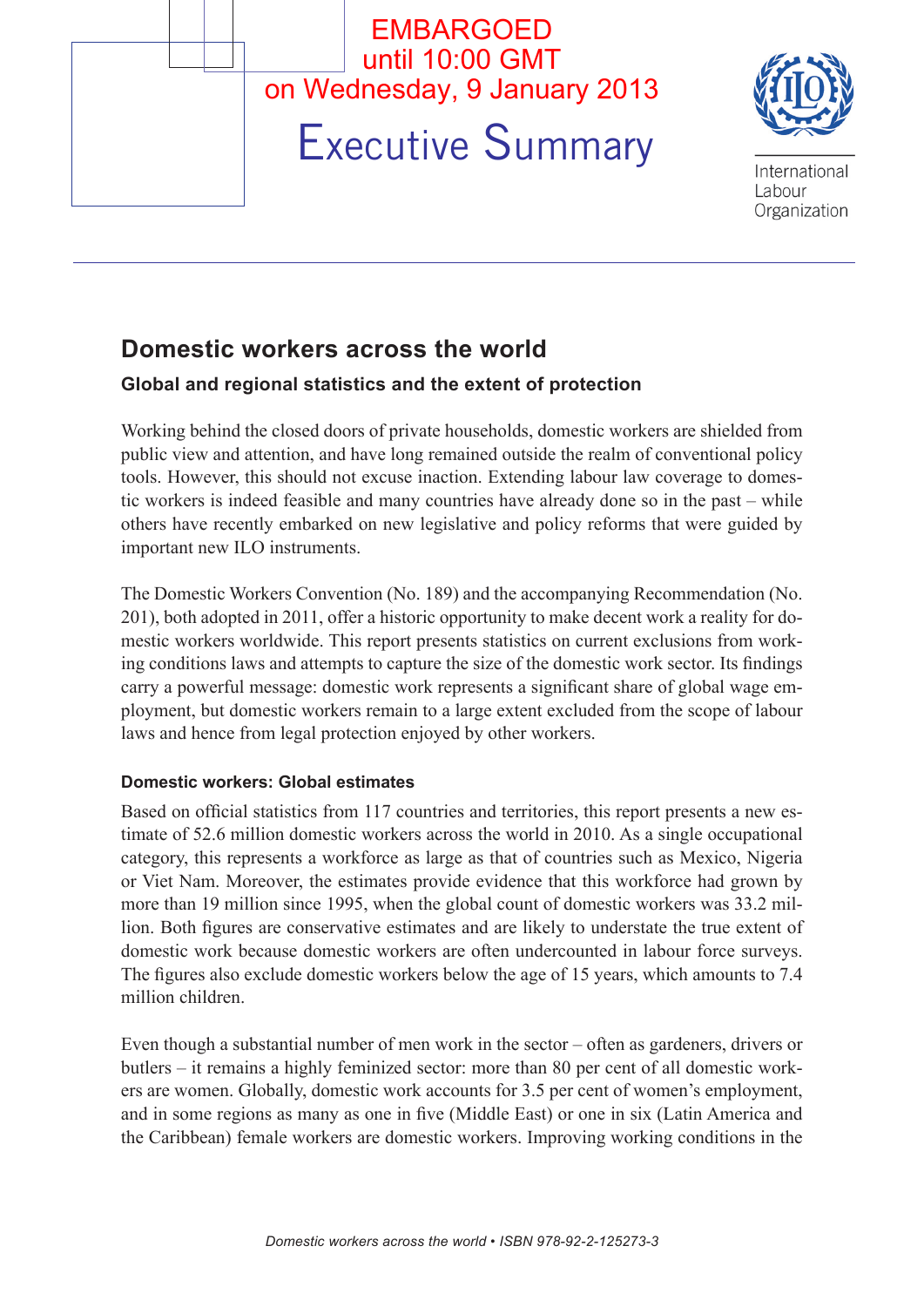sector has broader ramifications for greater gender equality. At present, domestic workers often face very low wages, excessively long hours, have no guaranteed weekly day of rest and at times are vulnerable to physical, mental and sexual abuse or restrictions on freedom of movement. Exploitation of domestic workers can partly be attributed to gaps in national labour legislation and often reflects discrimination along the lines of sex, race and caste.

## **Legal protection for domestic workers**

Research carried out for this report shows that only 10 per cent of all domestic workers (or 5.3 million) are covered by general labour legislation to the same extent as other workers. By contrast, more than one-quarter  $-29.9$  per cent, or some 15.7 million domestic workers – are completely excluded from the scope of national labour legislation. Between these extremes, intermediate regimes exist. Exclusions and partial coverage result in weaker protection for domestic workers in a number of important areas. The report focuses on three aspects, namely: (1) working time regulation; (2) minimum wage coverage and inkind payments; and (3) maternity protection. Based upon statistical data on the number of domestic workers and on information on provisions in national legislation, the report provides new global and regional coverage estimates for each of these aspects.

In all these areas, large disparities between domestic workers and other workers become apparent. Working time is one of them: more than half of all domestic workers have no limitation on their weekly normal hours under national law, and approximately 45 per cent have no entitlement to weekly rest periods (see panels *a* and *b* in the figure opposite). However, the data also shows that many countries in Latin America and the Caribbean, in Africa and in the industrialized world have already extended protections to domestic workers. By contrast, most countries in the Middle East and Asia still have to implement the principle of equal treatment. The recent extension of weekly rest to migrant domestic workers in Singapore might be an indication of future efforts, stimulated by the adoption of Convention 189, towards better legal protection of domestic workers in the region and a signal that countries have begun to revise outdated legislation.

While low wages of domestic workers can partly be attributed to the fact that the formal skills requirements in the sector are usually relatively low, other factors such as the undervaluation of domestic work by society and the weak bargaining position of domestic workers play a substantial role. This is a strong rationale for the setting of minimum wages in order to protect domestic workers from exploitation and unduly low wages. The establishment of a fair minimum wage is all the more important due to the fact that domestic workers face important legislative, administrative and practical barriers to forming trade unions and to using traditional collective bargaining methods.

However, at present just over half of all domestic workers already enjoy such protection on an equal basis with other workers, and some 5.9 per cent are entitled to lower minimum wage rates (see panel *c*). This results in a large coverage gap for 22.4 million domestic workers (or 42.6 per cent of the total). Deductions from wages for food and housing are another area of vulnerability. Such partial "in-kind payments" of the minimum wage are common,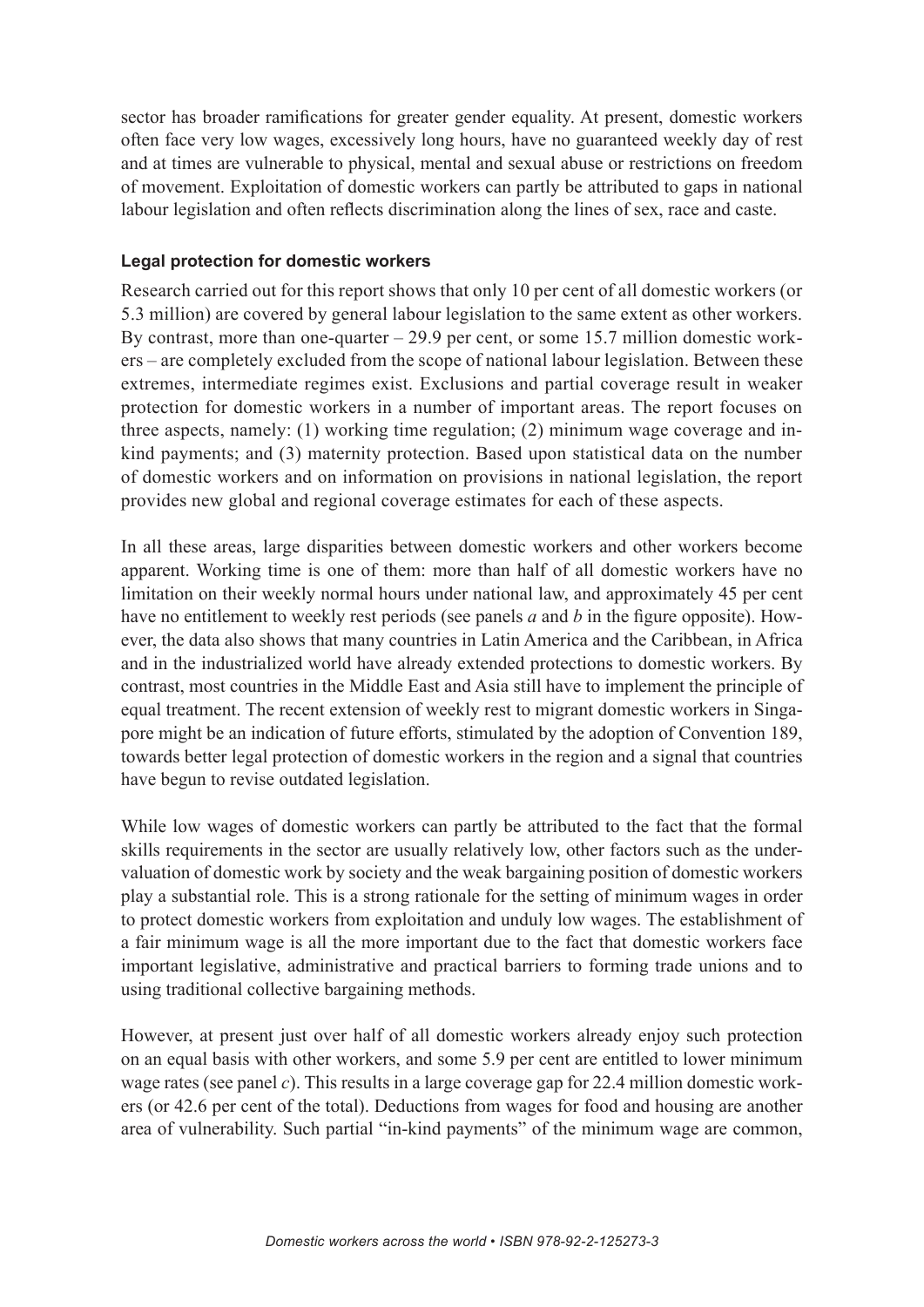notably where workers are required to live at their employers' premises (see panel *d*). Again, some hopeful signs exist that countries have begun to address the shortfall; for instance, Namibia has recently established a Wages Commission to set new minimum wages for domestic workers and to regulate in-kind payments.



#### **Figure: Protection of domestic workers under national legislation, 2010**

Source: ILO estimates based on data from official sources.